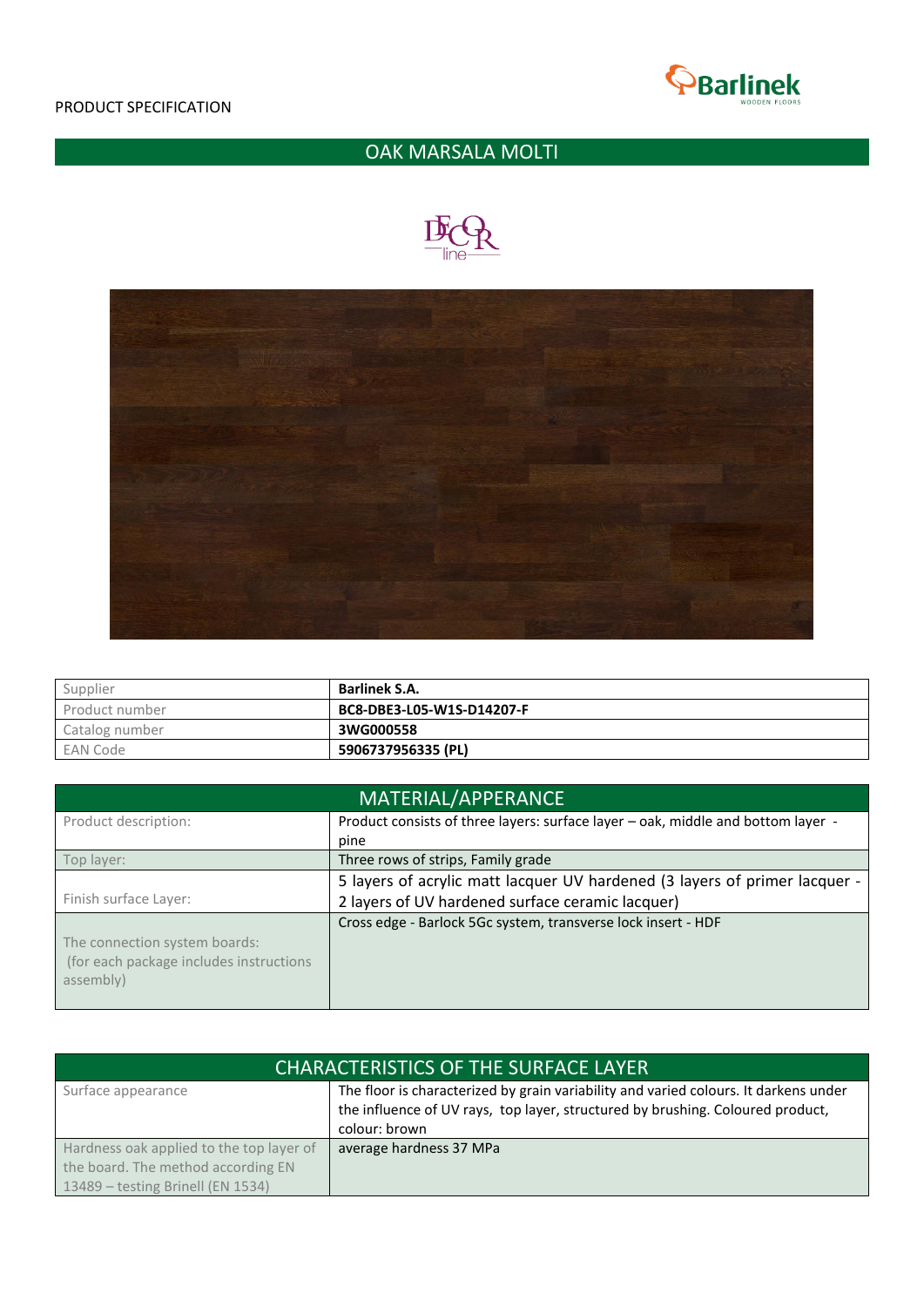

Dimensional characteristics and acceptable deviations (consistent with standard PN-EN 13489). Dimensional characteristics and dimensional tolerances, marked at the time of leaving the manufacturer's facility, given in accordance with the type of multi-layer flooring elements.

| DIMENSIONS OF AN INDYWIDUAL ELEMENT |                                                                                                                                                                                                                                                                                              |  |  |
|-------------------------------------|----------------------------------------------------------------------------------------------------------------------------------------------------------------------------------------------------------------------------------------------------------------------------------------------|--|--|
| Dimensions (mm)                     | Tolerances                                                                                                                                                                                                                                                                                   |  |  |
| Thickness: 14                       | Gap (between elements) $\leq$ 0,2 mm                                                                                                                                                                                                                                                         |  |  |
| Length: 2200                        | Due to the type of product, it is not a subject for any particular limitations as this<br>parameter has no influence on the difficulty of installation. Applied tolerances:<br>• one board in a pack can have up to -20mm in length<br>. two boards in a pack can have up to -10mm in length |  |  |
| Width: 207                          | $+/- 0,2mm$                                                                                                                                                                                                                                                                                  |  |  |

Thicknesses boards measured in according with EN 13647

| THICKNESSES BOARD MEASURED IN ACCORDING WITH EN 13647 |                  |  |  |
|-------------------------------------------------------|------------------|--|--|
| Surface layer:                                        | $3,2 \text{ mm}$ |  |  |
| Middle layer:                                         | 8,2 mm           |  |  |
| Bottom layer:                                         | $2.6$ mm         |  |  |

| <b>PACKAGE</b>                                                                                          |                                          |  |  |
|---------------------------------------------------------------------------------------------------------|------------------------------------------|--|--|
| 7 floorboards x 2200mm or 6 floorboards x 2200mm+ 2 floorboards x 1092mm<br>Number of boards on a pack: |                                          |  |  |
| Pack:                                                                                                   | $3,18$ m2/pack, 40 pack/pallet = 127,2m2 |  |  |

| CHARACTERISTICS/INSTALLATION INSTRUCTIONS/WARRANTY |                                                                              |  |
|----------------------------------------------------|------------------------------------------------------------------------------|--|
| Humidity board:                                    | $7\% + 1 - 2\%$                                                              |  |
| Installation on underfloor heating<br>system:      | Product designed in the system of electric and water floor heating solution. |  |
| Warranty:                                          | 20 years                                                                     |  |

| DESCRIPTION OF SURFACE LAYER*                          |                                                |  |  |
|--------------------------------------------------------|------------------------------------------------|--|--|
| Classification of the surface layer according EN 13489 | Free class                                     |  |  |
| Classification of the surface layer according Barlinek | Family class                                   |  |  |
| Healthy knots                                          | Acceptable up to 30 mm in diameter             |  |  |
| Unhealthy knots with fillin, scattered                 | Acceptable up to 25 mm in diameter             |  |  |
| Unhealthy holes from knots                             | Acceptable up to 15 mm in diameter             |  |  |
| Bark pockets                                           | Acceptable                                     |  |  |
| Colour scheme of surface layer                         | Varied, depending on wood type                 |  |  |
| Arrangement of fibres                                  | Varied                                         |  |  |
| Silver grains                                          | Acceptable, without limit                      |  |  |
| Sapwood                                                | Acceptable edge sapwood on a single strip      |  |  |
| Filling cracks in filled                               | Acceptable up to 1 mm wide, up to 30 mm length |  |  |
| Biodegradation of surface layer                        | Unacceptable                                   |  |  |

\* According to the EN 13489 standard, 3% of different grade than indicated is acceptable. The limits of characteristic features of the product concern the upper layer of the element. The knots' fillings, especially in case of brushed surfaces, can be characterized by gaps which a deliberate effect of this kind of decorative surface. Measurement of wood characteristics according to EN 1310 standard.

ATTENTION: The natural features of the wood make every product a unique and unrepeatable item. Individual photographs in the sample books do not fully reflect the appearance of the product.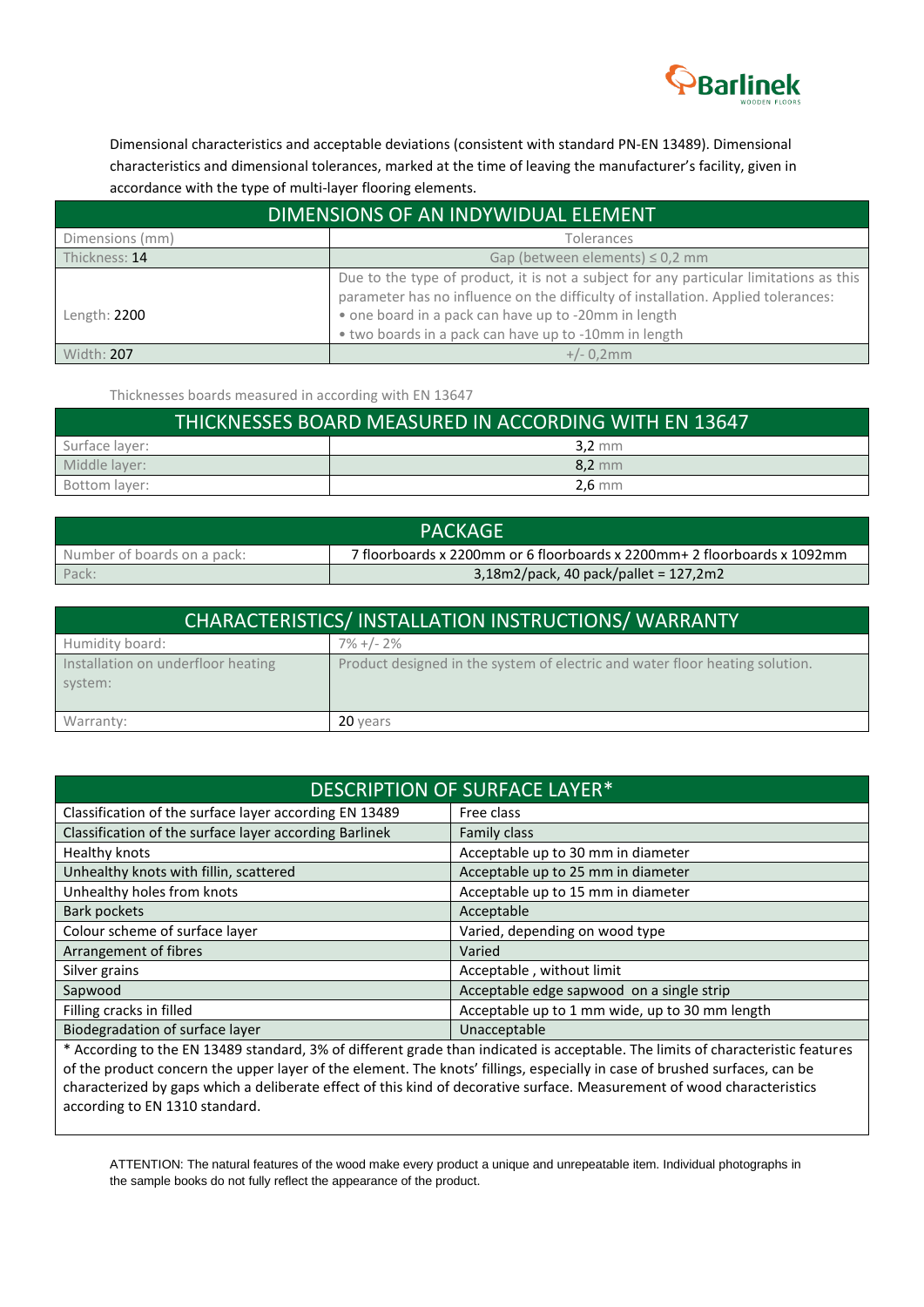

| <b>CARE OF LACQUERED FLOORS</b>           |                                                                                           |  |  |
|-------------------------------------------|-------------------------------------------------------------------------------------------|--|--|
| <b>PROTEKTOR CONCENTRATE -</b>            | PROPERTIES: Concentrated floor cleaning agent with natural care additives. Deep cleans    |  |  |
| Agent for everyday floor care             | without smudging. Refreshes the floor and protects it against dirt.                       |  |  |
|                                           | APPLICATION: For all types of lacquered wooden floors. May also be used for other         |  |  |
|                                           | lacquered surfaces, e.g. furniture or worktops in rooms, as well as for laminated floors. |  |  |
| Yield approx. 500m2 /1 L                  |                                                                                           |  |  |
| <b>PROTEKTOR COMPLETE</b>                 | PROPERTIES: Liquid agent for cleaning all lacquered wooden surfaces.                      |  |  |
| Agent for thorough periodic               | APPLICATION: For all indoor lacquered wooden floors.                                      |  |  |
| cleaning of the floor                     | Yield approx. 200m <sup>2</sup> /l                                                        |  |  |
|                                           | <b>IMPORTANT:</b>                                                                         |  |  |
|                                           | <b>ALWAYS USE PROTEKTOR COMPLETE BEFORE APPLYING PROTEKTOR SHINE</b>                      |  |  |
| <b>PROTEKTOR SHINE</b>                    | PROPERTIES: Protects a new lacquered floor from penetration by dirt and dust using a type |  |  |
| Agent for protecting and                  | of microfilm applied across the whole floor and on all the joints between floorboards.    |  |  |
| regenerating the floor's<br>lacquer layer | Eliminates minor scratches in the damaged layer of lacquer.                               |  |  |
|                                           | APPLICATION: For all indoor lacquered wooden floors.                                      |  |  |
|                                           | yield approx. 100m2/1L                                                                    |  |  |
|                                           | <b>IMPORTANT: BEFORE APPLYING PROTEKTOR SHINE, ALWAYS CLEAN THE FLOOR WITH</b>            |  |  |
|                                           | PROTEKTOR COMPLETE. PROTEKTOR SHINE GENTLY INCREASES THE POLISH OF THE                    |  |  |
|                                           | LACQUERED SURFACE BY SEVERAL DEGREES. DO NOT LEAVE EXCESS PROTEKTOR SHINE IN              |  |  |
|                                           | THE CREVICES OF BRUSHED AND BEVELLED FLOORBOARDS                                          |  |  |

## RECOMMENDED FREQUENCY OF FLOOR MAINTENANCE\*

|                                                                                                    | <b>Protektor Concentrate</b> | <b>Protektor Complete</b> | <b>Protektor Shine</b>       |
|----------------------------------------------------------------------------------------------------|------------------------------|---------------------------|------------------------------|
| Intensity of use                                                                                   | <b>Everyday cleaning</b>     | <b>Periodic cleaning</b>  | <b>Periodic regeneration</b> |
| Floors in rooms which are not<br>intensively used, e.g. living rooms,<br>bedrooms                  | Every 5-7 days               | Every 6-12 months         | Visually inspect             |
| Floors in areas which are used<br>with average intensity, e.g. stairs,<br>corridors, office spaces | Every 3-5 days               | Every 3-6 months          | Visually inspect             |
| Floors in places which are<br>intensively used, e.g. restaurants,<br>shops, schools                | Every 1-3 days               | 1-2 times per month       | Visually inspect             |

## **IMPORTANT:**

**The floor should be cared for using only agents intended for this purpose.**

Use of care agents for lacquered floors made by manufacturers other than Barlinek may result in staining, discolouration of floors or major changes to their slipperiness and sheen. Barlinek bears no responsibility for the effects of using agents made by other manufacturers.

All recommendations regarding the regularity of cleaning and caring for floors are given for reference only and depend on actual intensity of use. For these reasons they may not form the basis for warranty claims. Sand trailed or water spilt on the floor have very undesirable effects on it and it is vital to remove them. Thorough